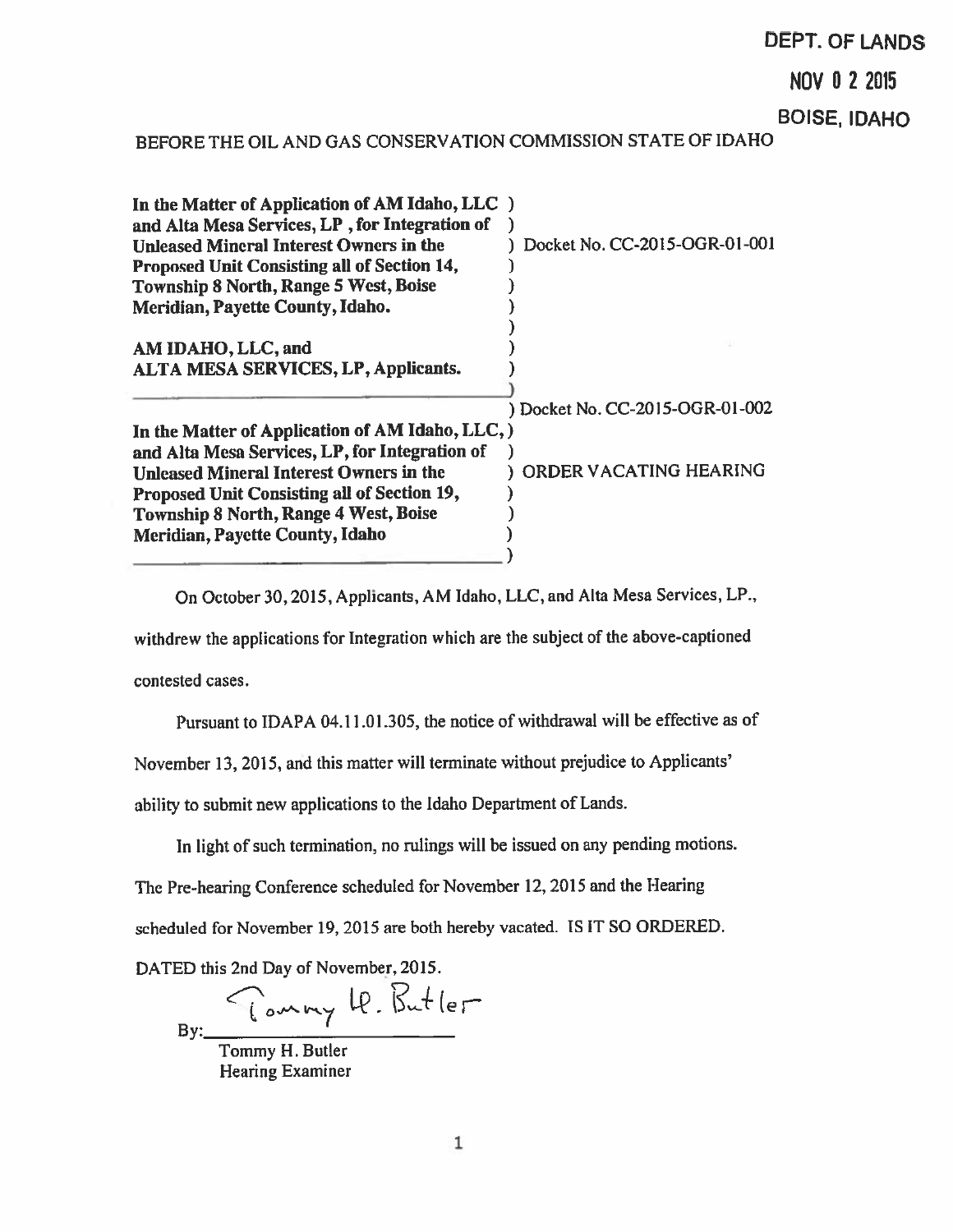# DEPT. OF LANDS

FEB 23 2016

# BOISE, IDAHO STATE OF IDAHO

 $\lambda$  $\overline{\phantom{a}}$ 

J.

In the Matter of Application of AM Idaho, LLC, ) Docket No. CC-2015-OGR-0l-00I and Alta Mesa Services, LP, for Integration of Unleased Mineral Interest Owners in the l Proposed Unit Consisting of all of Section 14, Township 8 North, Range 5 West, Boise  $\frac{7}{10}$ Meridian, Payette County, Idaho

AM IDAHO LLC & ALTA MESA SERVICES, LP, Applicants

In the Matter of Application of AM Idaho, LLC,  $)$  Docket No. CC-2015-OGR-01-002 and Alta Mesa Services, LP, for Integration of  $)$ Unleased Mineral Interest Owners in the  $\frac{1}{1}$ Proposed Unit Consisting of all of Section 19,  $\sqrt{ }$ Township 8 North, Range 4 West, Boise FINAL ORDER Meridian. Payette County, Idaho

AM IDAHO LLC & ALTA MESA SERVICES, LP, Applicants  $\mathcal{E}$  $\lambda$ 

On January 15, 2016, the hearing officer issued the Recommended Order Denying Oral Argument, and Denying Attorney's Fees in these matters. No parties filed exceptions to the recommended order. On February 18, 2016, the Oil and Gas Conservation Commission ("Commission") held <sup>a</sup> meeting to consider the recommended order. At the meeting, the Commission, by unanimous vote, adopted the recommended order as its decision in this matter.

IT IS HEREBY ORDERED that the January 15, 2016 recommended order is adopted in full as the Final Order of the Commission for both matters pursuant to Idaho Code  $\S$  67-5246 and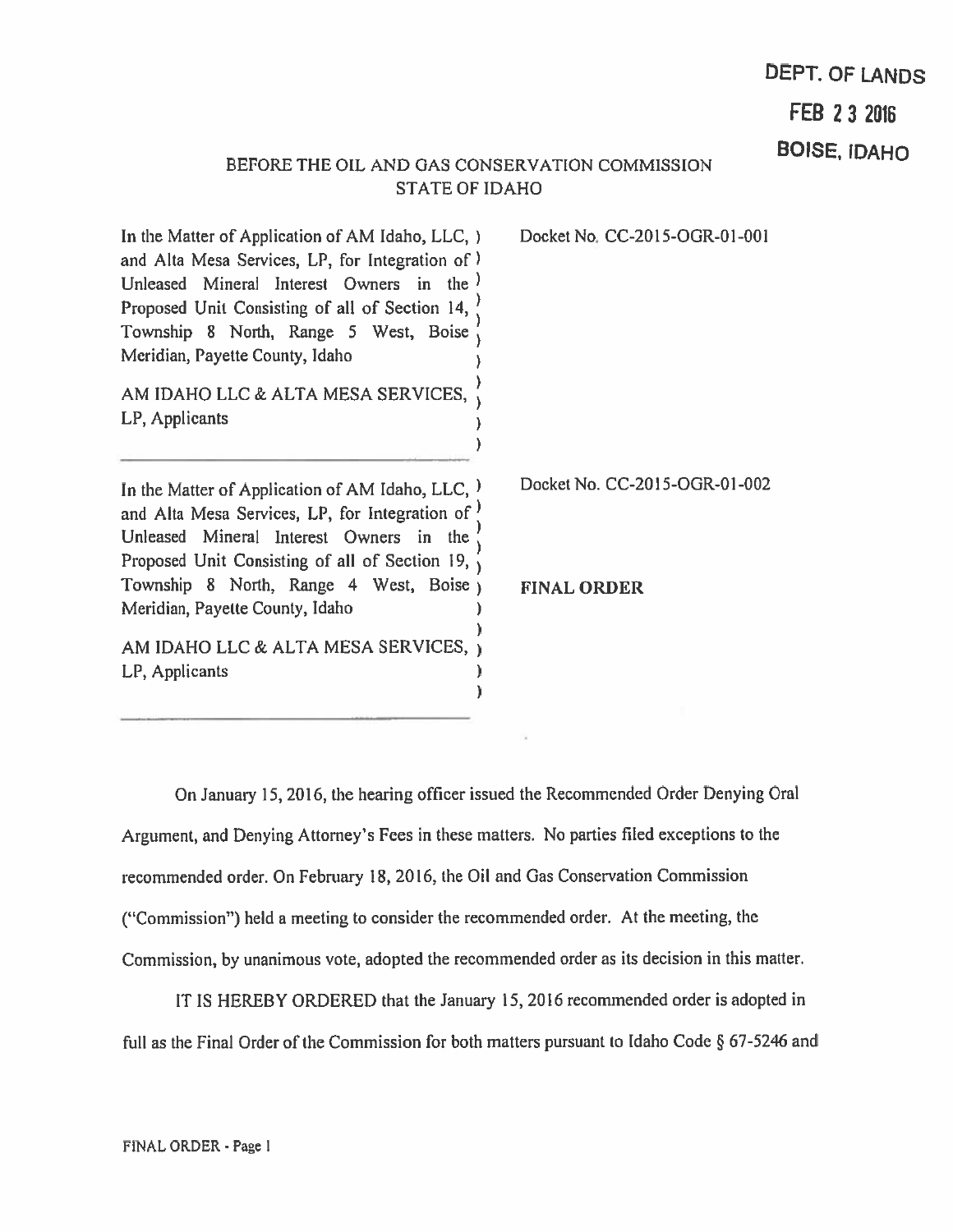IDAPA 04.! 1.01.740,' The recommended order is attached to this order and incorporated by reference.

## PROCEDURES FOR FINAL ORDERS

This is <sup>a</sup> final order of the Commission. Any party may file <sup>a</sup> motion for reconsideration of this final order within fourteen (14) days of the service date of this order. The Commission will dispose of the petition for reconsideration within twenty-one (21) days of its receipt, or the petition will be considered denied by operation of law. See Idaho Code § 67-5246(4).

Pursuant to Idaho Code  $\S$ § 67-5270 and 67-5272 any party aggrieved by this final order or orders previously issued in this case may appea<sup>l</sup> this final order and all previously issued orders in this case to district court by filing <sup>a</sup> petition in the district court of the county in which: (1) <sup>a</sup> hearing was held, (2) the final agency action was taken, (3) the party seeking review of the order resides, or (4) the real property or persona<sup>l</sup> property that was the subject of the agency action is located.

An appea<sup>l</sup> must be filed within twenty-eight (28) days (I) of the service date of this final order, (2) of an order denying petition for reconsideration, or (3) the failure within twenty-one (21) days to gran<sup>t</sup> or deny <sup>a</sup> petition for reconsideration, whichever is later. See Idaho Code § 67-5273. The filing of an appea<sup>l</sup> to district court does not itself stay the effectiveness or enforcement of the order under appeal.

<sup>&</sup>lt;sup>1</sup> This final order is prepared and filed for both contested cases (Docket Nos. CC-2015-OGR-01-001 and CC-2015-DGR-0l-002). The contested cases have not been formally consolidated.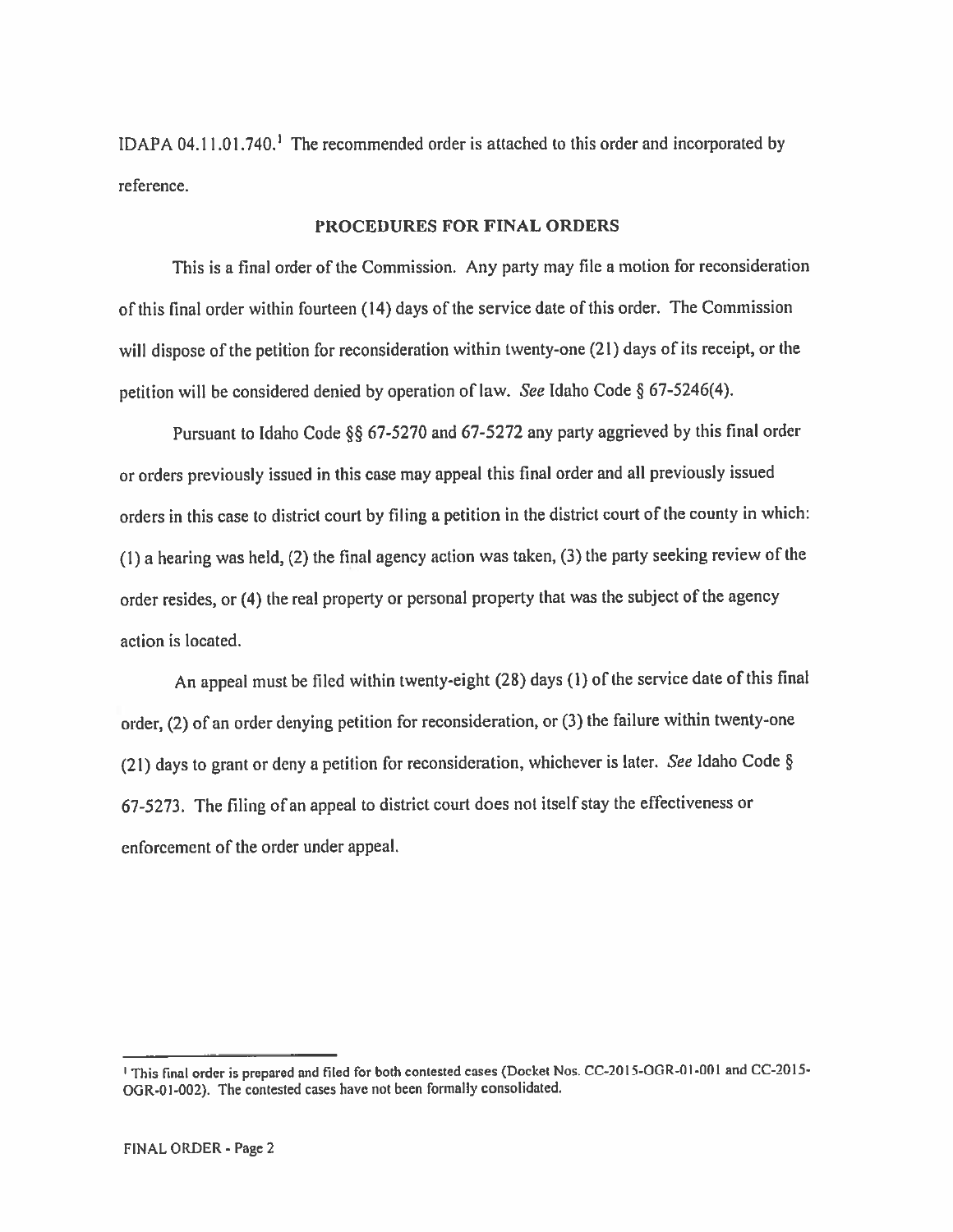DATED this  $\frac{13}{2}$  day of February, 2016.

IDAHO OIL AND GAS CONSERVATION COMMISSION

Sule CHRIS BECK

Chairman of the Commission

Countersigned:

THOMAS M. SCHULTZ, JR.

Secretary to the Commission and Director of the Idaho Department of Lands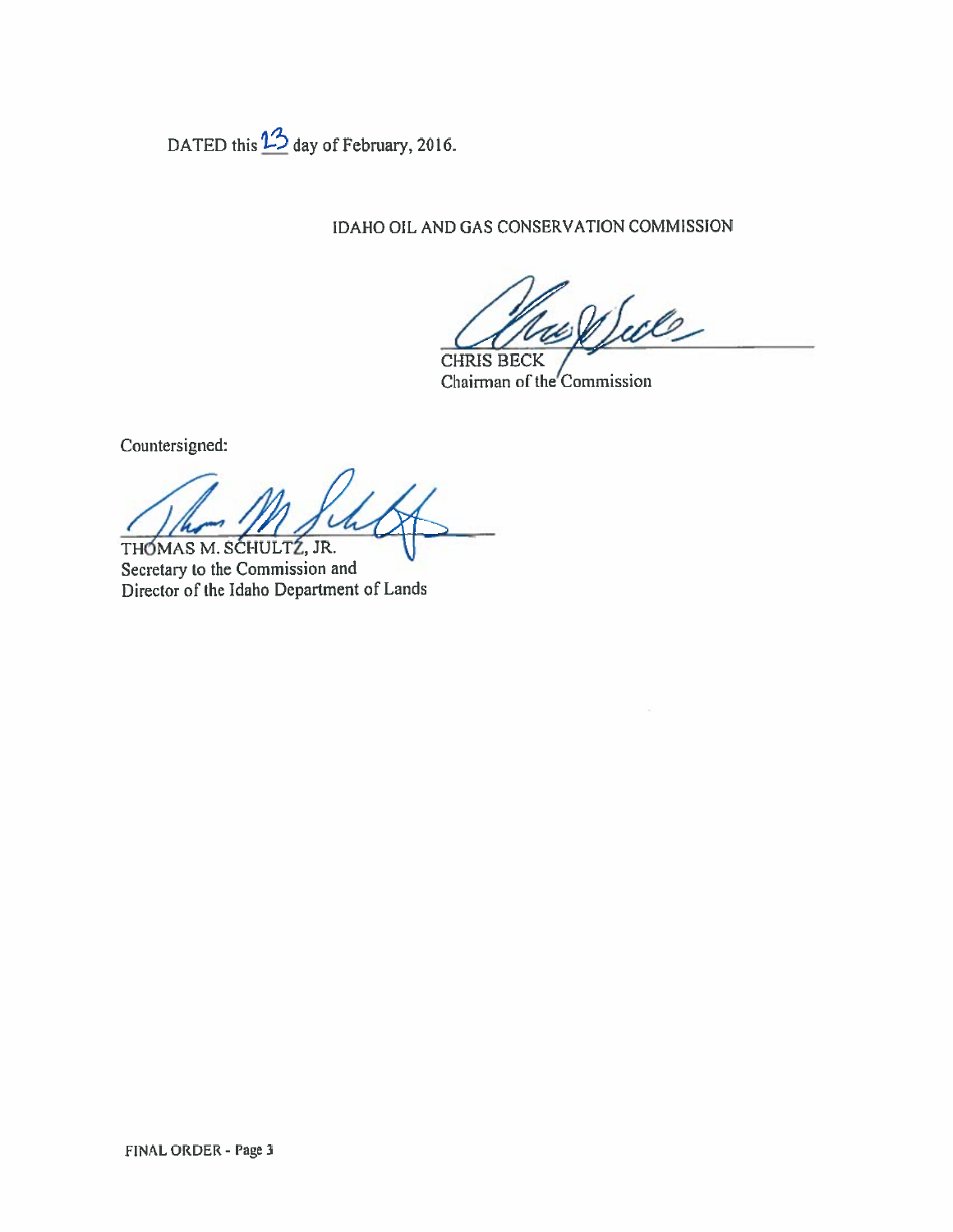# DEPT. OF LANDS

JAN 15 2D16

BOISE, IDAHO

# BEFORE THE OIL AND GAS CONSERVATION COMMISSION STATE OF IDAHO

| In the Matter of Application of AM Idaho, LLC )  |
|--------------------------------------------------|
|                                                  |
| Docket No. CC-2015-OGR-01-001                    |
|                                                  |
|                                                  |
|                                                  |
|                                                  |
|                                                  |
|                                                  |
|                                                  |
| ) Docket No. CC-2015-OGR-01-002                  |
| In the Matter of Application of AM Idaho, LLC, ) |
| <b>RECOMMENDED</b>                               |
| ORDER DENYING ORAL                               |
| <b>ARGUMENT, AND</b>                             |
| DENYING ATTORNEY'S FEES                          |
|                                                  |
|                                                  |
|                                                  |

# **INTRODUCTION**

Pursuant to Idaho Code section 67-5243, the following Order is recommended for adoption by the Idaho Oil and Gas Conservation Commission ("Commission") as the Fi nal Order in the above-captioned administrative contested cases.'

This is a recommended order of the hearing officer. It will not become final without action of the Commission. Any party may file <sup>a</sup> petition for reconsideration of this rec ommended order with the heating officer issuing the order within fourteen (14) days of the service date of this order. Idaho Code § 67-5243(3). The hearing officer issuing this recommended order will dispose of any petition for reconsideration within twenty-one  $(21)$  days of its receipt, or the petition will be considered denied by operation of law. Id.

<sup>&</sup>lt;sup>1</sup> The above-captioned matters have not been formally consolidated, but this Recommended Order is proposed to resolve both administrative contested cases.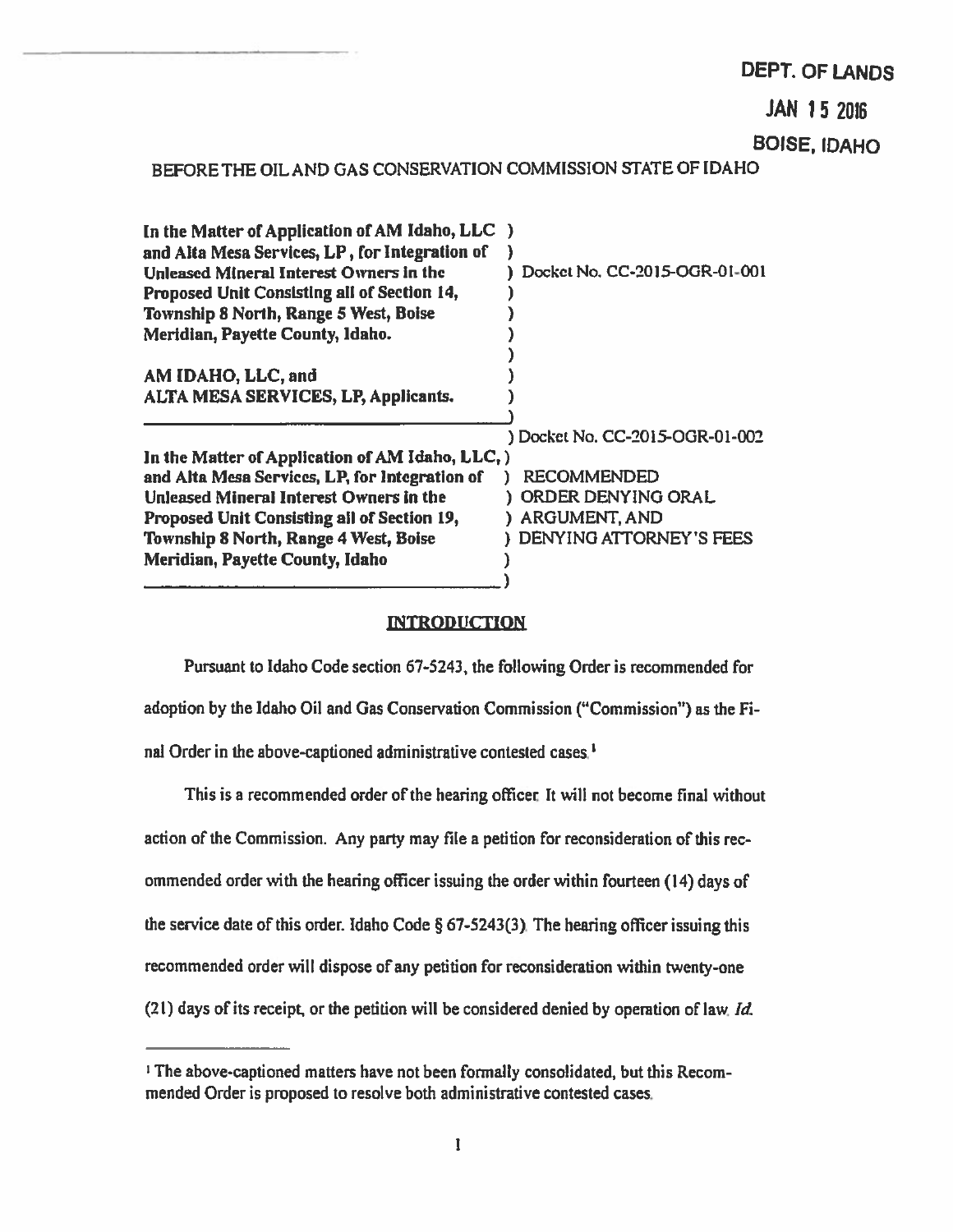Within twenty-one (21) days after (a) the service date of this recommended order, (b) the service date of <sup>a</sup> denial of <sup>a</sup> petition for reconsideration from this recommended order, or (c) the failure within twenty-one (21) days to gran<sup>t</sup> or deny <sup>a</sup> petition for recon sideration from this recommended order, any party may in writing suppor<sup>t</sup> or take excep tions to any part of this recommended order and file briefs in support of the party's position on any issue in the proceeding.

Written briefs in suppor<sup>t</sup> of or taking exceptions to the recommended order shall be filed with the Commission's Secretary. Opposing parties shall have twenty-one (21) days to respond. The Commission may schedule oral argumen<sup>t</sup> in the matter before issuing <sup>a</sup> final order. The Commission will issue <sup>a</sup> final order within fifty-six (56) days of receipt of the written briefs or oral argument, whichever is later, unless waived by the parties or for good cause shown. The Commission may remand the matter for further evidentiaiy hearings if further factual development of the record is necessary before issuing <sup>a</sup> final order.

# FINDINGS OF FACT

1. On October 30, 2015, AM Idaho, LLC, and Alta Mesa Services, LP ("Applicants"), withdrew the applications for integration which are the subject of the above-cap tioned contested cases.

2. Pursuant to DAPA 04.11.01.305, the notice of withdrawal was effective as of November 13, 2015.

3. No rulings had been issued on any pending motions prior to the November 2,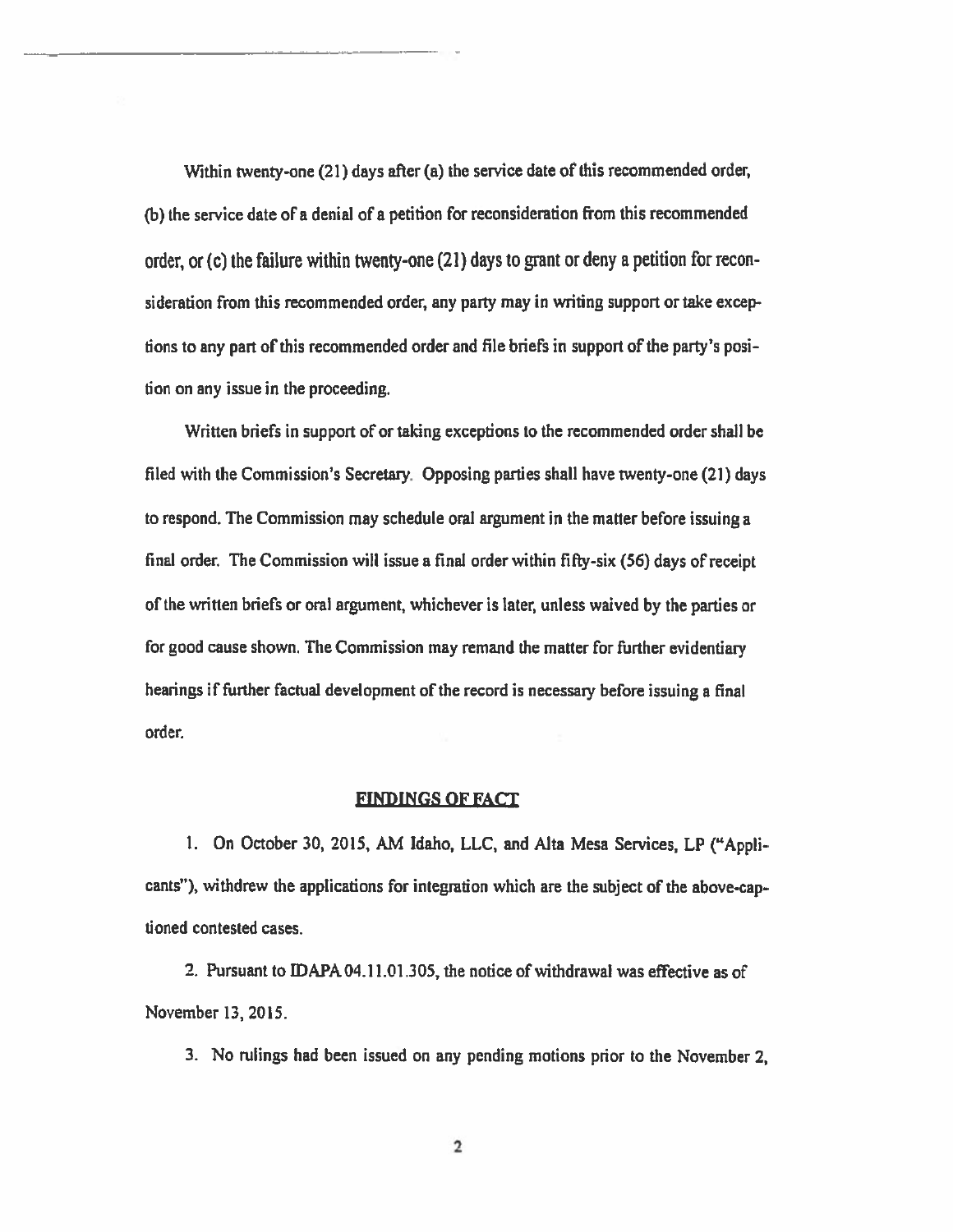2015 Order Vacating Hearing.

4. Respondents, Person, Mitchell, Smith, Cotto, Pierce, lshida, and Stutzman, and hitervenor, Citizens Allied for Integrity and Accountability (hereinafter collectively re ferred to as "Respondents"), filed <sup>a</sup> reques<sup>t</sup> for costs and attorney fees styled as <sup>a</sup> Petition for Reconsideration of the November 2, 2015 Order, for the purpose of requesting that the Respondents be awarded costs and/or attorney fees incurred in responding to the ap <sup>p</sup>lications for integration which had been withdrawn by the Applicants. The Respondents have requested oral argumen<sup>t</sup> on their reques<sup>t</sup> for costs and fees.

5. On November 16, 2015, Respondents Louis M. and Joann Higby filed <sup>a</sup> motion for attorney fees and costs in Docket No. CC-2015-OGR-01-001. That same day, Respondents Blaine and Teri May filed a motion for attorney fees in Docket Nos. CC-2015-OGR-01 -001 and CC-20 1 5-OGR-O 1-002.

<sup>6</sup> On November 3, 2015, the Applicants filed new applications for integration which would apply to the same Sections of real property described in the above-captioned matters

7. The Applicants oppose<sup>d</sup> the requested award of attorney fees and costs requested by Respondents.

#### CONCLUSIONS OF LAW

#### I. Oral Argument

The Respondents moved for oral argumen<sup>t</sup> on their reques<sup>t</sup> for costs and attorney fees. Pursuant to IDAPA 04.11.01.565, the motion for oral argument on the request for costs and attorney fees is hereby DENIED since the parties have adequately briefed the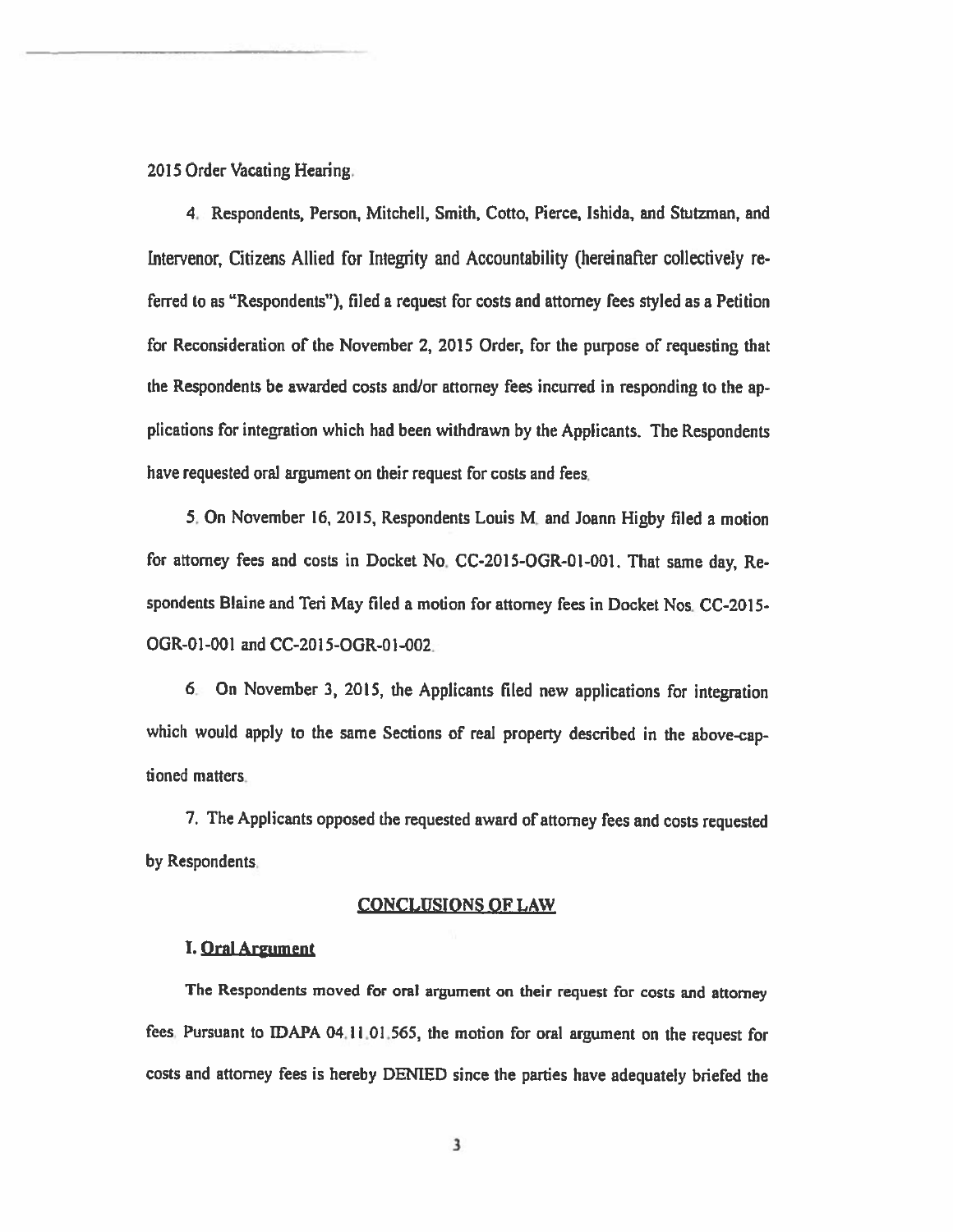legal questions and all parties have had <sup>a</sup> sufficient opportinity to submit affidavits and arguments in suppor<sup>t</sup> or opposition to the question of attorney fees. Given that, at this time, oral argumen<sup>t</sup> would not provide greater insight into, or facilitate, the resolution of what are primarily legal questions.

## II. No Attorney Fees are awardable under the Idaho Rules of Civil Procedure.

The Respondents assert that they are entitled to an award of costs and attorney fees since the Applicants filed new applications for integration involving the same real proper ty on November 3, 2015. The legal argumen<sup>t</sup> posited by the Respondents is that Idaho Rule of Civil Procedure  $(I, R, C, P)$  41(d) applies to these procedural circumstances. Rule 41(d) directs that:

If <sup>a</sup> <sup>p</sup>laintiff who has once dismissed an action in any court commences an action based upon or including the same claim against the same defendant, the court may make such order for the paymen<sup>t</sup> of costs of the action previously dismissed as it may deem proper and may stay the proceedings in the action until the <sup>p</sup>lain tiff has complied with the order.

Similarly, the Respondents assert that f.RC,P. 54(d)(l) applies to direct that costs be awarded to the Respondents here since the applications for integration were withdrawn by the Applicants, and, as <sup>a</sup> consequence, the Respondents claim that they were the pre vailing party. Rule  $54(d)(1)$  directs that:

(A) Parties Entitled to Costs. Except when otherwise limited by these rules, costs shall be allowed as a matter of right to the prevailing party or parties, unless othenvise ordered by the court.

(B) Prevailing Party. In determining which party to an action is <sup>a</sup> prevailing par ty and entitled to costs, the trial court shall in its sound discretion consider the final judgment or result of the action in relation to the relief sought by the respec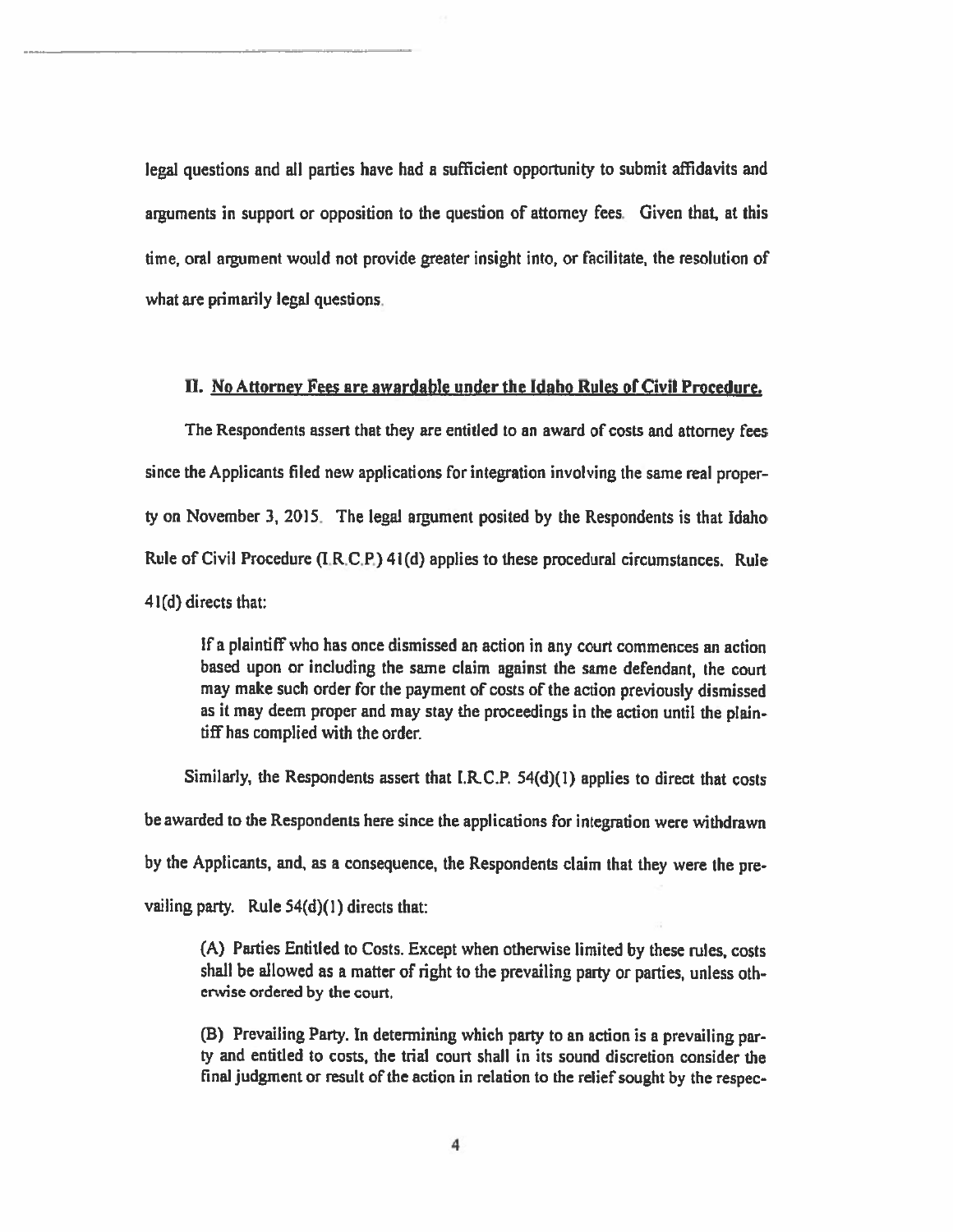dye parties. The trial court in its sound discretion may determine that <sup>a</sup> party to an action prevailed in part and did not prevail in part, and upon so finding may apportion the costs between and among the parties in <sup>a</sup> fair and equitable manner after considering all of the issues and claims involved in the action and the resultant judgment or judgments obtained.

Likewise, the Respondents cite  $I.R.C.P. 54(e)(1)$  as authority for the award of attorney

fees to the Respondents

In any civil action the court may award reasonable attorney fees, which at the discretion of the court may include paralegai fees, to the prevailing party or par ties as defined in Rule  $54(d)(1)(B)$ , when provided for by any statute or contract. Provided, attorney fees under section 12-121, Idaho Code, may be awarded by the court only when it finds, from the facts presented to it, that the case was brought, pursued or defended frivolously, unreasonably or without foundation; but attorney fees shall not be awarded pursuant to section 12-121, Idaho Code, on <sup>a</sup> default judgment,

Because no rulings were made on any outstanding unresolved motions in the above-

captioned matters, no party in the above-captioned contested case matters can be considered to be <sup>a</sup> "prevailing party." The matters are moot. Furthermore, the Respondents have failed to cite any legal authority justifying the direct application of the Idaho Rules of Civil Procedure to <sup>a</sup> withdrawn administrative contested case, such as the above-cap tioned matters under consideration. To the contrary, I.R.C.P. 1(a) and [DAPA 04.11.01.52 are dispositive. Rule 1(a) describes the scope of the Idaho Rules of Civil Procedure as follows:

These rules govern the procedure and apply uniformly in the district courts and the magistrate's divisions of the district courts in the state of Idaho in all actions, proceedings and appeals of <sup>a</sup> civil nature whether cognizable as cases at law or in equity, including probate proceedings and proceedings in which <sup>a</sup> judge pro tempore is appointed pursuant to idaho Court Administrative Rule 4; except that certain proceedings in the magistrate's division involving family law and the Domestic Violence Crime Prevention Act are governed by the Idaho Rules of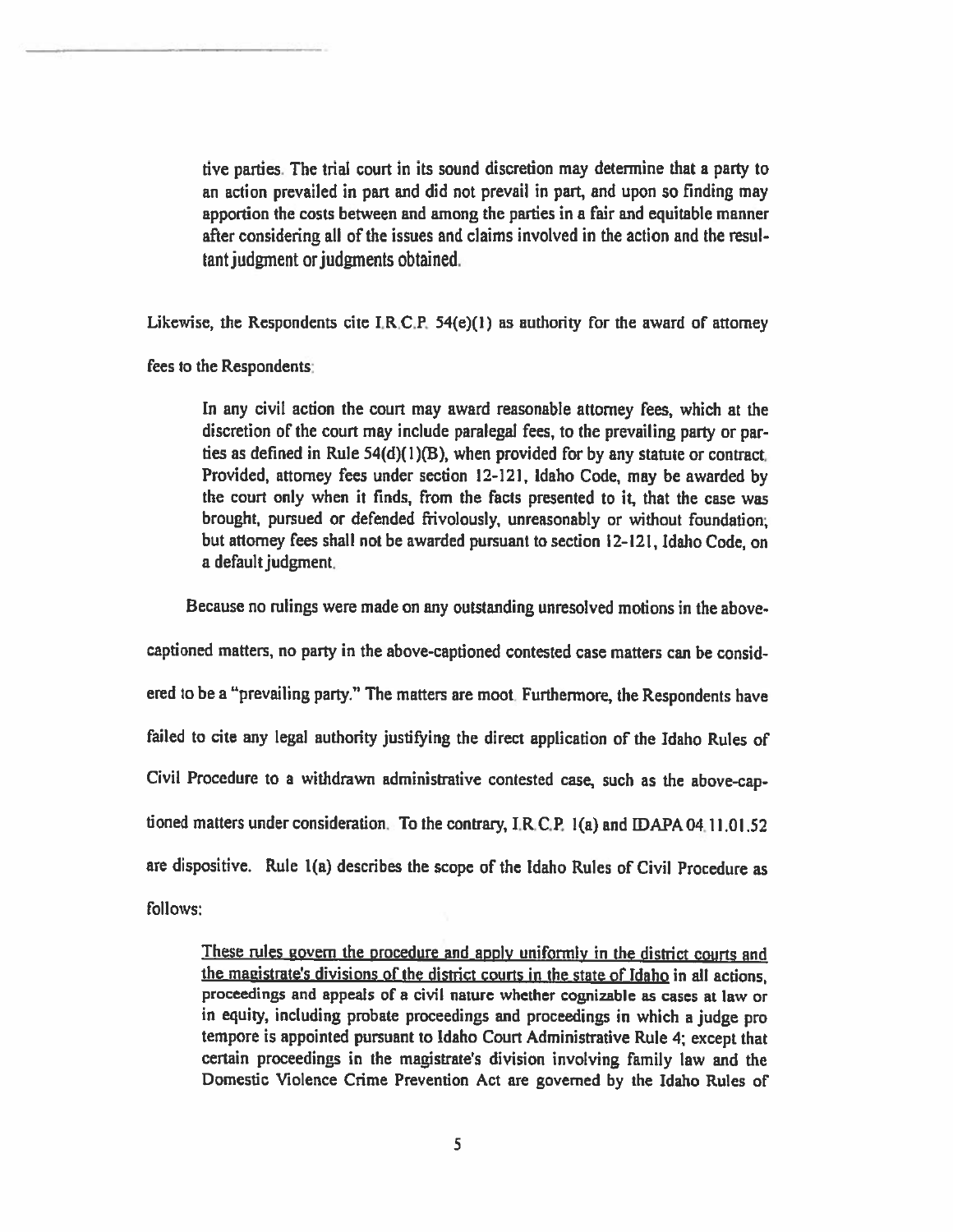Family Law Procedure as set forth in IRFLP 101 and proceedings in the small claims department are governed by these rules only as provided by Rule 81.

(emphasis added).

In turn, DAPA 04.11.01.052, provides in pertinent par<sup>t</sup> that: "[ujnless required by statute, the Idaho Rules of Civil Procedure and the Idaho Rules of Evidence do not apply to contested case proceedings conducted before the agency." (emphasis added).

Additionally, even if the Idaho Rules of Civil Procedure applied to these procedural circumstances under consideration, it is clear that Idaho follows "the American Rule" which denies attorney fees to <sup>a</sup> prevailing party unless authorized by statute or contract. See, Hellarv. Cenarrusa, 106 Idaho 571, 578, 682 P.2d 524, 531 (1984).

## Ifi. No attorney fees are awardable here by contract or Idaho statute

In Idaho, the power of an administrative agency to award attorney fees cannot be recognized in the absence of clear legislative intent. See, Idaho Power Co. v. IPUC, 102 Idaho 744, 751, 639 P.2d 442, 449 (1981); Accord, Williams v. Idaho St. Bd. of Real Estate Appraisers, <sup>157</sup> Idaho 496, <sup>337</sup> P.3d <sup>665</sup> (2014). DAPA 04.11.01.741.01 provides procedures for awarding attorney fees in administrative contested case proceedings, but it expressly disavows that this rule provides <sup>a</sup> substantive source of administrative authority by which an agency may award attorney fees. ("This rule is not a source of authority for awarding costs and/or fees.").

APA 20.07.01.100 provides that:

The Commission adopts the rules of practices and procedure contained in the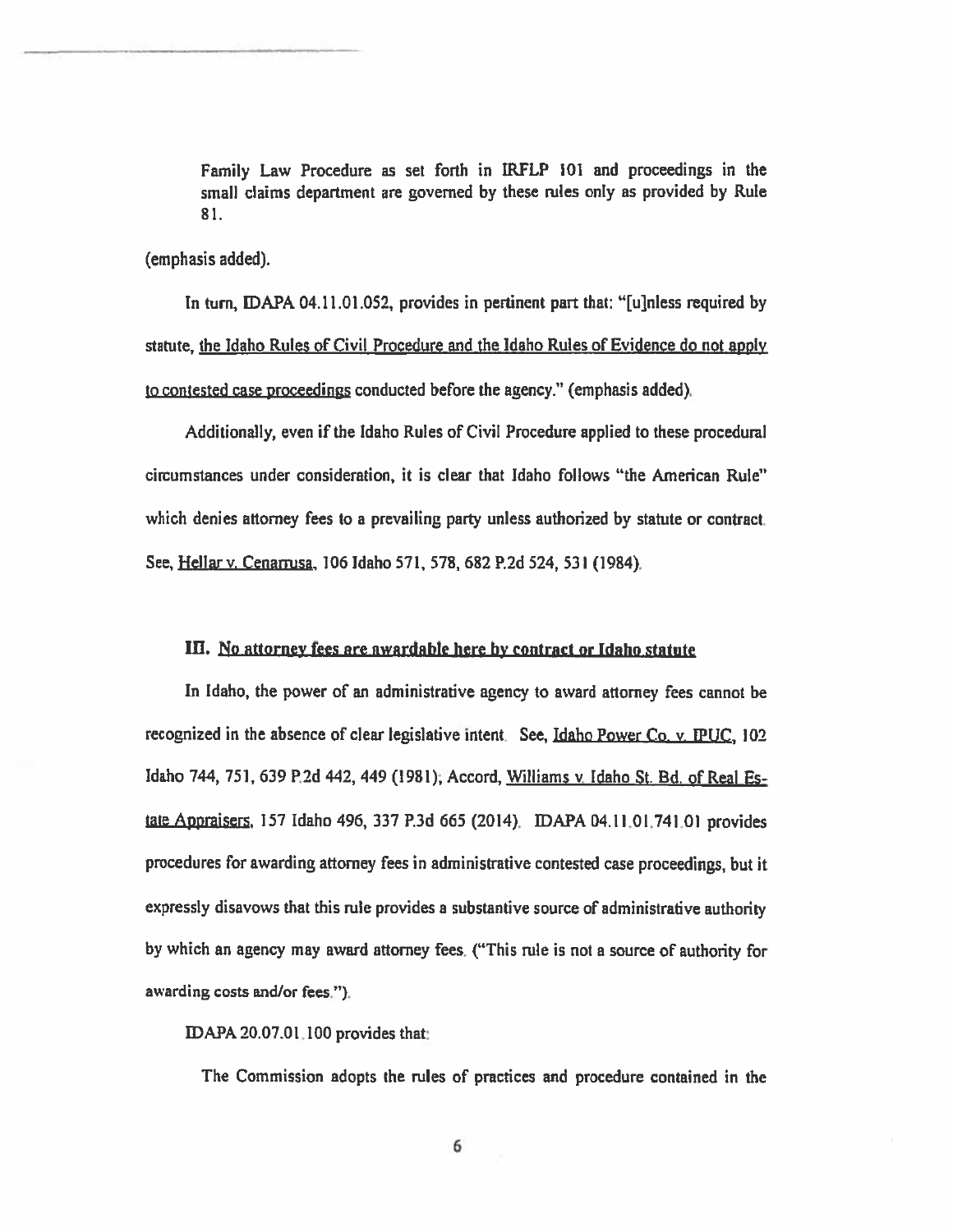Rules of Civil Procedure of the State of Idaho insofar as the same may be applic able and not inconsistent with the Oil and Gas Conservation Laws of the State of Idaho and the rules promulgated by the Commission under the authority of said laws.

<sup>A</sup> review of Title 47. Chapter 3 of the Idaho Code reveals that there is no express legisla dye delegation of authority to the Commission to award attorney fees to any participant in an administrative contested case proceeding. The Commission cannot authorize itself by administrative nile to assume legal powers which were not first expressly delegated to it by the Legislature In re Russet Valley Produce. Inc., 127 Idaho 654, 904 R2d 566 (1995)

The Respondents contend that other legal authority exists by which attorney fees

could be awarded here.. They cite Idaho Code sections 12-120, and 12-121. Idaho Code

sections 12-120(1) and (3) provide that:

(I) Except as provided in subsections (3) and (4) of this section, in any action where the amount pleaded is thirty-five thousand dollars (\$35,000) or less, there shall be taxed and allowed to the prevailing party, as part of the costs of the ac tion, <sup>a</sup> reasonable amount to be fixed by the court as attorney's fees. For the <sup>p</sup>laintiff to be awarded attorney's fees, for the prosecution of the action, written demand for the payment of such claim must have been made on the defendant not less than ten (10) days before the commencement of the action; provided, that no attorney's fees shall be allowed to the plaintiff if the court finds that the defendant tendered to the plaintiff, prior to the commencement of the action, an amount at least equa<sup>l</sup> to ninety-five percent (95%) of the amount awarded to the <sup>p</sup>laintiff.

 $\overline{1}$   $\overline{1}$   $\overline{1}$   $\overline{1}$   $\overline{1}$ 

(3) In any civil action to recover on an open account, account stated, note, bill, negotiable instrument, guaranty, or contract relating to the purchase or sale of goods, wares, merchandise, or services and in any commercial transaction unless otherwise provided by law, the prevailing party shall be allowed <sup>a</sup> reasonable at torney's fee to be set by the court, to be taxed and collected as costs.

The term "commercial transaction" is defined to mean all transactions except transactions for personal or household purposes. The term "party" is defined to mean any person, partnership, corporation, association, private organization, the state of Idaho or political subdivision thereof.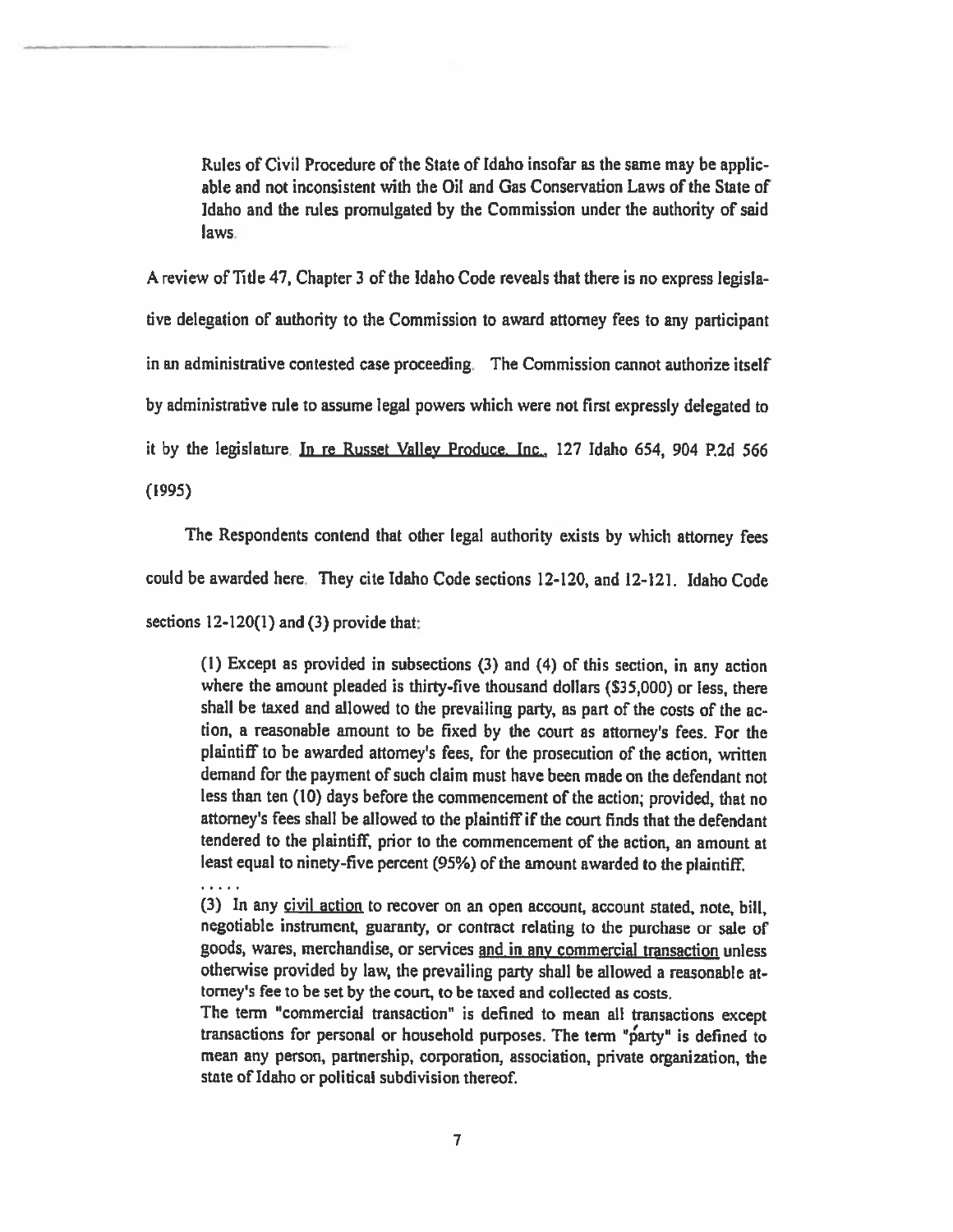#### (emphasis added).

Idaho Code section 12-121 provides that:

In any civil action, the judge may award reasonable attorney's fees to the prevailing party or parties, provided that this section shall not alter, repeal or amend any statute which otherwise provides for the award of attorney's fees. The term 'par ty" or "parties" is defined to include any person, partnership, corporation, associ ation, private organization, the state of Idaho or political subdivision thereof.

(emphasis added).

These two code sections also do not provide authority for the gran<sup>t</sup> of attorney fees in this instance for two primary reasons. First, an administrative contested case is not <sup>a</sup> "civil action." Idaho Code section 12—121 allows for an award of attorney fees in civil actions, but not in administrative cases. Lowery v. Board of County Comm'r,  $117$  Idaho 1079, 1081—82, 793 P.2d 1251, 1253—54 (1990) (A "civil action" within the meaning of Idaho Code 12-121 is commenced by the filing of <sup>a</sup> complaint in district court as de scribed by Rule 3(a) of the Idaho Rules of Civil Procedure.); Foster v. City of St. Anthony, <sup>122</sup> Idaho 833, <sup>968</sup> P.2d <sup>1097</sup> (Ct. App. 1992). These administrative proceedings do not constitute <sup>a</sup> "civil action," because they were not "commenced" by the filing of <sup>a</sup> complaint under I.R.C,P. 3(a).

Second, nothing in the context of an administrative contested case hearing to re view an application for integration under IDAPA 20.07.02.130 constitutes <sup>a</sup> "commercial transaction" as described in Idaho Code section 12-120. See, Owner-Operator Indepen dent Driver's Ass'n Inc. v. IPUC, 125 Idaho 401, 408, 871 P.2d 818, 825 (1994) (Agency action is not <sup>a</sup> "commercial transaction" within the meaning of Idaho Code Section